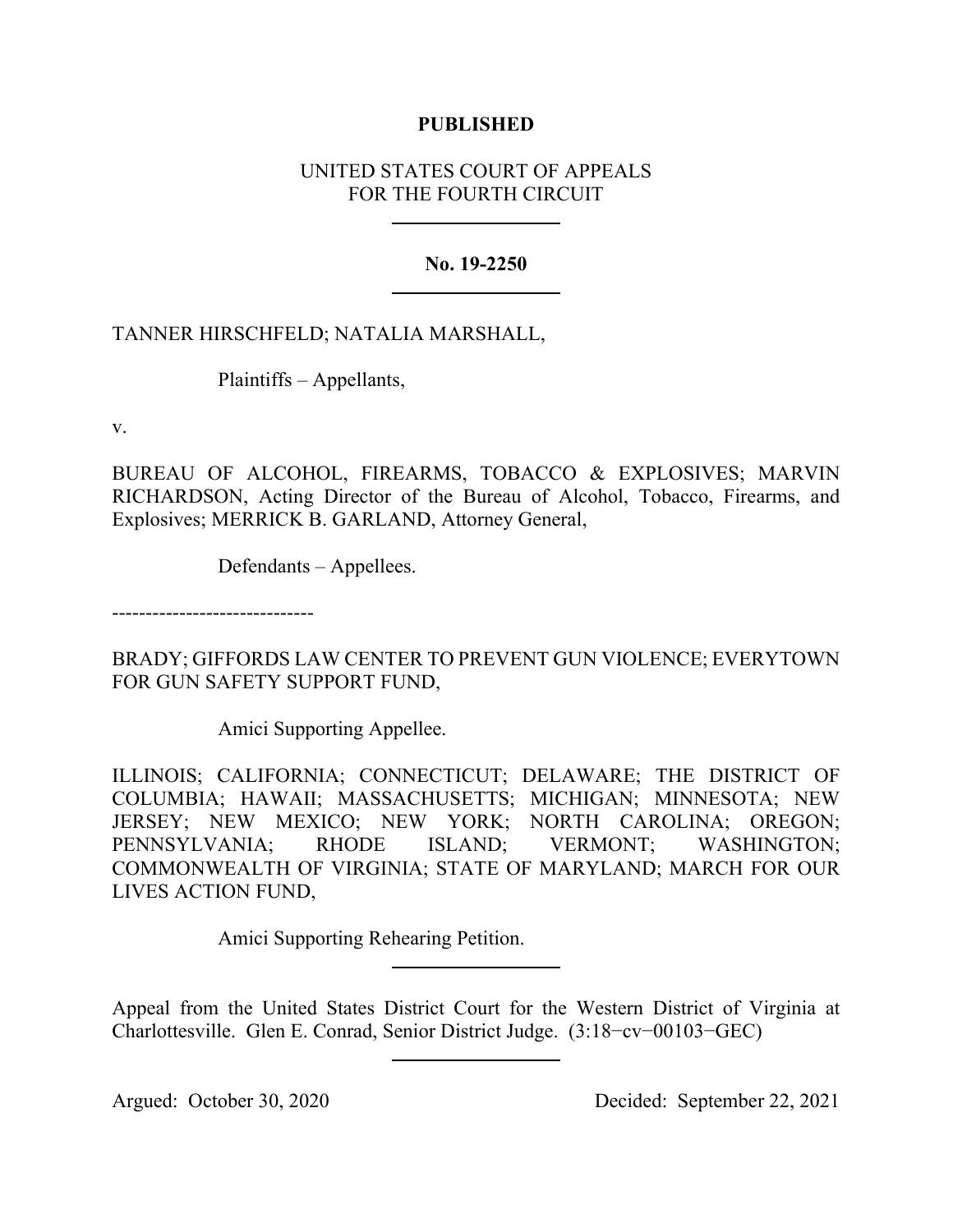Before AGEE, WYNN, and RICHARDSON, Circuit Judges.

Motion to intervene or join new parties denied; motion to vacate prior opinions granted; remanded with directions to dismiss. Judge Richardson wrote the opinion, in which Judge Agee joined. Judge Wynn wrote an opinion concurring in the result.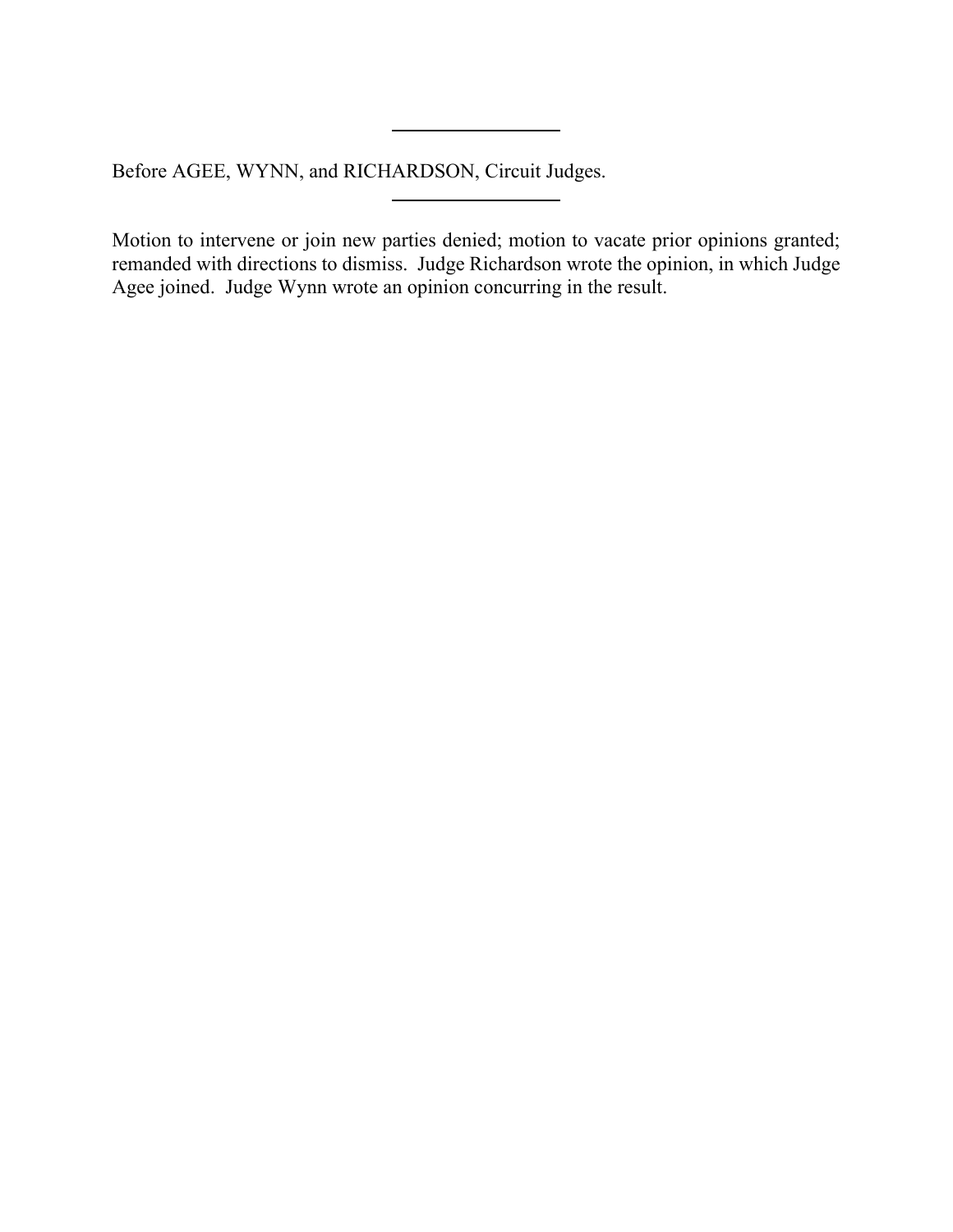RICHARDSON, Circuit Judge:

Plaintiff Natalia Marshall, while under the age of 21, wished to purchase a handgun from a federally licensed firearms dealer and sued to challenge the constitutionality of the federal laws and regulations which prohibited her from doing so while she was 18–20 years old. A divided panel of this court found those laws violated the text, structure, history, and tradition of the Second Amendment. After the opinion issued but before the mandate, Marshall turned 21. And that made her claims moot. Despite efforts to add parties and reframe her claimed injuries, it is too late to revive this case. So it must be dismissed as moot.

Once a case is rendered moot on appeal, we customarily vacate the opinions and remand with direction to dismiss. *See United States v. Munsingwear, Inc.*, 340 U.S. 36, 39–40 (1950); *Norfolk S. Ry. v. City of Alexandria*, 608 F.3d 150, 161 (4th Cir. 2010). After weighing the equities, we follow that custom here.

#### **I. This case is moot**

We, of course, have only the power to adjudicate "Cases" and "Controversies." U.S. Const. art. III, § 2. A "Case" or "Controversy" under Article III no longer exists "when the issues presented are no longer 'live' or the parties lack a legally cognizable interest in the outcome." *Already, LLC v. Nike, Inc.*, 568 U.S. 85, 91 (2013) (quoting *Murphy v. Hunt*, 455 U.S. 478, 481 (1982) (per curiam)). The case is instead moot and must be dismissed, "[n]o matter how vehemently the parties continue to dispute the lawfulness of the conduct that precipitated the lawsuit." *Id.* Here, Marshall challenged the prohibition on buying a handgun from a federally licensed firearms dealer while she was under 21. Once she turned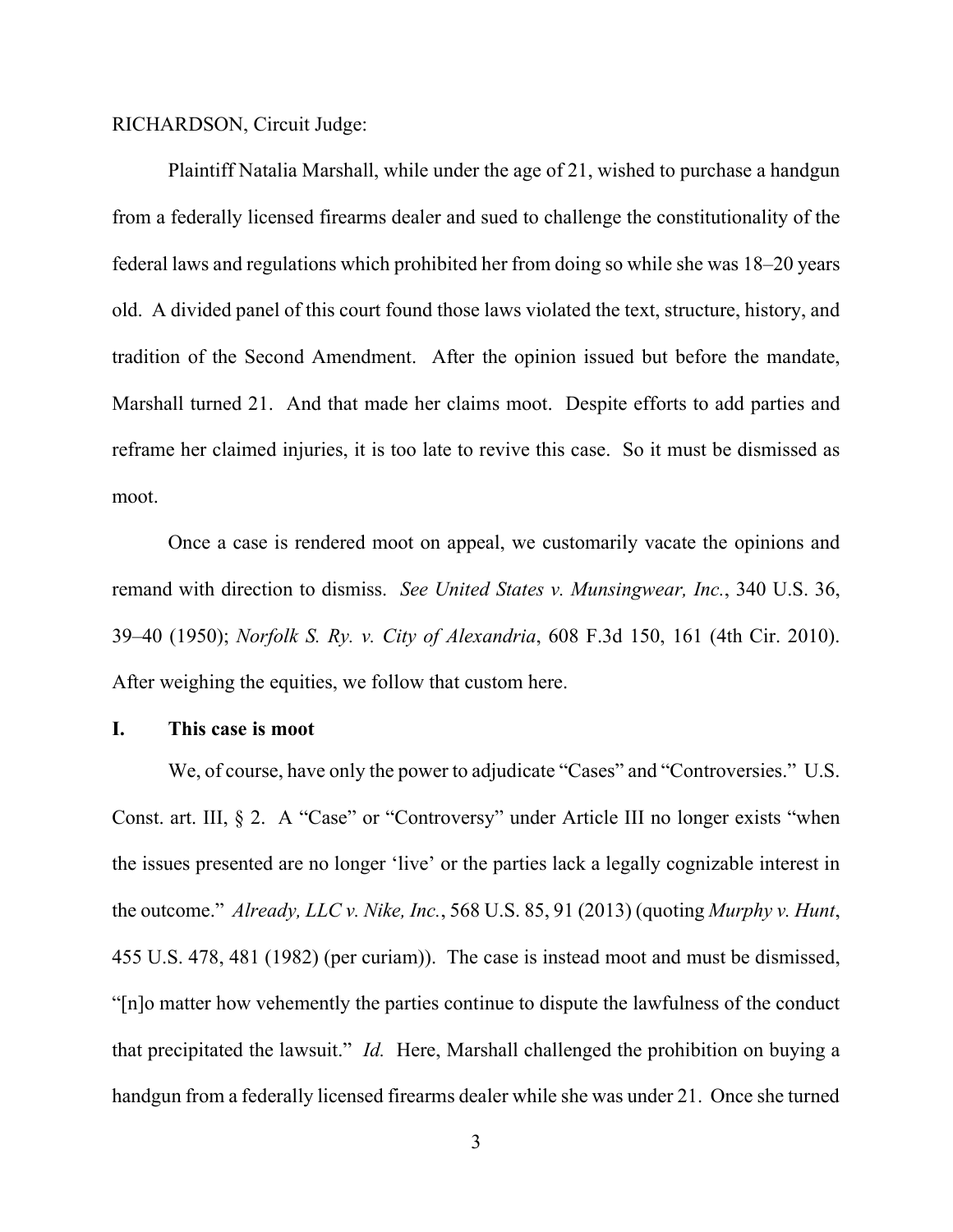21, nothing prohibited her from buying the handgun she desired from a dealer of her choice. So her original claims are now moot. *See Craig v. Boren*, 429 U.S. 190, 192 (1976).[1](#page-3-0)

To try to breathe new life into her claims after they became moot, Marshall alleged for the first time that she wishes to sell handguns to friends under 21. Those private sales would not typically be affected by the challenged laws and regulations. But Marshall seeks to bring those sales within this court's purview by alleging that she wishes to use a federally licensed firearm dealer to facilitate the sales (by, for example, running background checks on her friends). [2](#page-3-1) This newly alleged injury was raised for the first time on appeal, and only after the case became moot, so we refuse to consider it here.

A second effort to revive this case by adding new parties also fails. Surely recognizing the mootness concern, Plaintiff's attorney moved in the district court on July 24—the day before Marshall turned 21—to join new parties that might keep the case alive. But the district court lacked jurisdiction to grant the motion. *See Doe v. Pub. Citizen*, 749 F.3d 246, 258 (4th Cir. 2014) ("[A]n effective notice of appeal divests a district court of jurisdiction to entertain an intervention motion.").<sup>[3](#page-3-2)</sup> Plaintiff's attorney only submitted a

<sup>&</sup>lt;sup>1</sup> Marshall made no effort to claim she may seek damages.

<span id="page-3-1"></span><span id="page-3-0"></span><sup>2</sup> *See Recordkeeping and Background Check Procedure for Facilitation of Private Party Firearms Transfers*, ATF PROCEDURE 2020-2 (Sept. 2, 2020).

<span id="page-3-2"></span><sup>&</sup>lt;sup>3</sup> We have held that a motion to intervene can avoid being mooted by the dismissal of the underlying action if the motion was made when the case was live and the intervenors can still seek a remedy. *CVLR Performance Horses, Inc. v. Wynne*, 792 F.3d 469, 475 (4th Cir. 2015). But in that case the court had a pending appeal on the intervention issue before (Continued)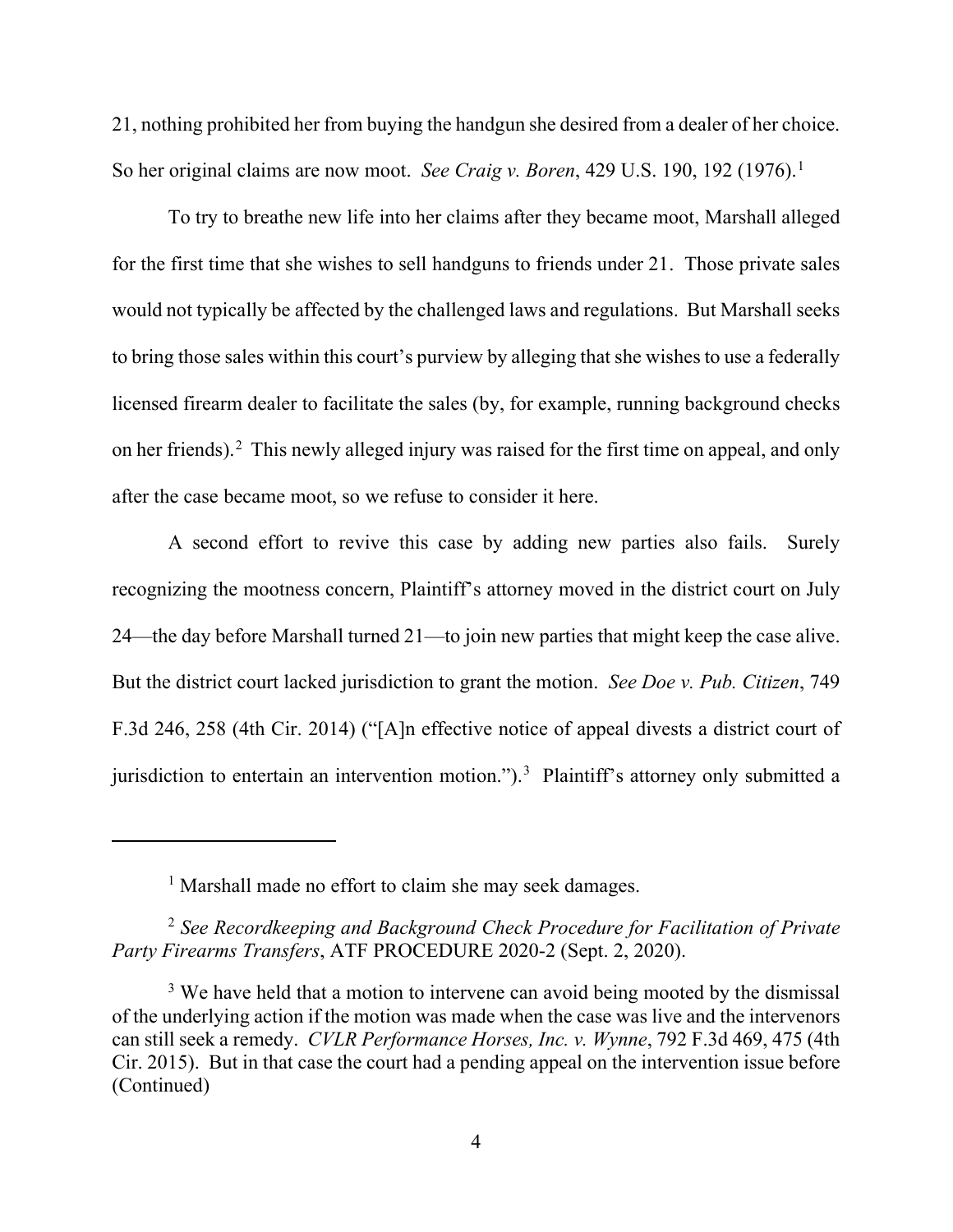motion to our court on July 27, two days after Marshall turned 21. By that time, the case was moot. And we cannot grant a motion to join new parties that was filed after a case is moot. See Genesis Healthcare Corp. v. Symczyk, 569 U.S. 66, 72–75 (2013).<sup>[4](#page-4-0)</sup> So the requests to join new parties are denied. This case is moot and must be dismissed.

#### **II. The opinions are vacated**

As the case is moot and must be dismissed, the government asks that we also vacate both the panel opinions and district court opinions. This is indeed our customary practice. *See Norfolk S. Ry.*, 608 F.3d at 161. But it is not, as once commonly thought, mandatory.

the case became moot. *Id.* And if the appeal succeeded, a properly granted motion to intervene would have prevented the case from ever being moot in the first place. *Id.* at 476. Here, we did not have a motion before us until after the case was moot, and no valid appeal exists for the district court's denial of the jurisdictionally improper motion.

<span id="page-4-0"></span><sup>&</sup>lt;sup>4</sup> There is a line of cases in which the Supreme Court has permitted dropping a nondiverse party to cure problems with jurisdiction that existed at the time of filing. *See Caterpillar Inc. v. Lewis*, 519 U.S. 61, 73 (1996); *Newman-Green, Inc. v. Alfonzo-Larrain*, 490 U.S. 826, 832–33 (1989). Those cases seem to indicate that we can cure jurisdictional defects by joining or dropping parties. But these cases addressed issues with complete diversity. *Id.* Minimal diversity was present. So the Court was curing a problem with statutory jurisdiction, not Article III jurisdiction. *See Newman-Green*, 490 U.S. at 829 n.1; *Caterpillar*, 519 U.S. at 68 n.3; *Grupo Dataflux v. Atlas Glob. Grp., L.P.*, 541 U.S. 567, 572, 577–78 n.6 (2004); *id.* at 584, 588–99 (Ginsburg, J., dissenting).

We note one case, *Mullaney v. Anderson*, where the Supreme Court allowed the joinder of several parties with standing under Rule 21 in response to concerns about the standing of the original parties. 342 U.S. 415, 416–17 (1952). This implies that whether the original parties had standing was irrelevant because the joinder of proper parties could cure any lack of Article III jurisdiction. But we do not take such assumptions as holdings. *See Webster v. Fall*, 266 U.S. 507, 511 (1925).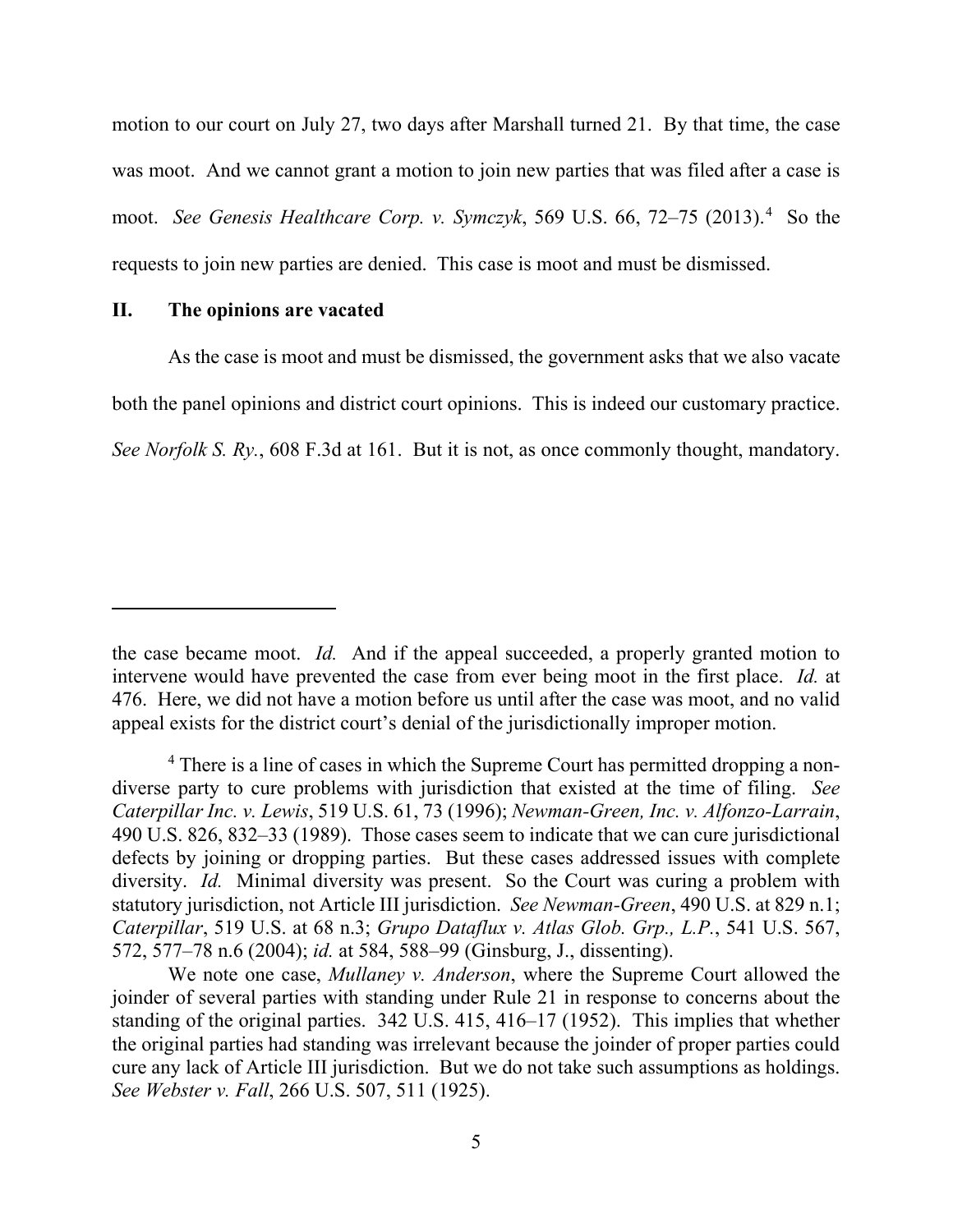*U.S. Bancorp Mortg. Co. v. Bonner Mall P'ship*, [5](#page-5-0)13 U.S. 18, 25-26 (1994).<sup>5</sup> Rather, it is an "equitable tradition" informed by equitable reasoning. *Id.* In determining whether to exercise the discretion to vacate our panel decision (and that of the district court), we are "informed almost entirely, if not entirely, by the twin considerations of fault and public interest." *Valero Terrestrial Corp. v. Paige*, 211 F.3d 112, 118 (4th Cir. 2000).

We cannot assign fault to either party here. Marshall was bound to turn 21 in time. And though the efforts to remedy mootness came at the eleventh hour, they do not reflect any fault in Marshall's original case. So our decision turns on the public interest.

There are strong reasons to avoid vacatur here. The constitutional interests implicated and the short timeframe in which to challenge the restrictions mean there is a strong public interest in this precedent. And "[j]udicial precedents are presumptively correct and valuable to the legal community as a whole." *Bancorp*, 513 U.S. at 26; *see also Humphreys v. Drug Enf't Admin.*, 105 F.3d 112, 116 (3d Cir. 1996); *Hall v. Louisiana*, 884 F.3d 546, 553 (5th Cir. 2018).

<span id="page-5-0"></span><sup>5</sup> Before *Bancorp*, some believed dictum in *Munsingwear* required vacating opinions after the case became moot. *See, e.g.*, *In re Ghandtchi*, 705 F.2d 1315, 1316 (11th Cir. 1983). *But see Clipper v. Takoma Park*, 898 F.2d 18 (4th Cir. 1989) (en banc). But *Bancorp* explained that the *Munsingwear* "mandate" was dicta and that equitable principles govern the practice. *Bancorp*, 513 U.S. at 23; *see also Azar v. Garza*, 138 S. Ct. 1790, 1792 (2018) ("Because this practice is rooted in equity, the decision whether to vacate turns on 'the conditions and circumstances of the particular case.'"); *Valero Terrestrial Corp. v. Paige*, 211 F.3d 112, 121 (4th Cir. 2000); *SD Voice v Noem*, 987 F.3d 1186, 1190-91 (8th Cir. 2021).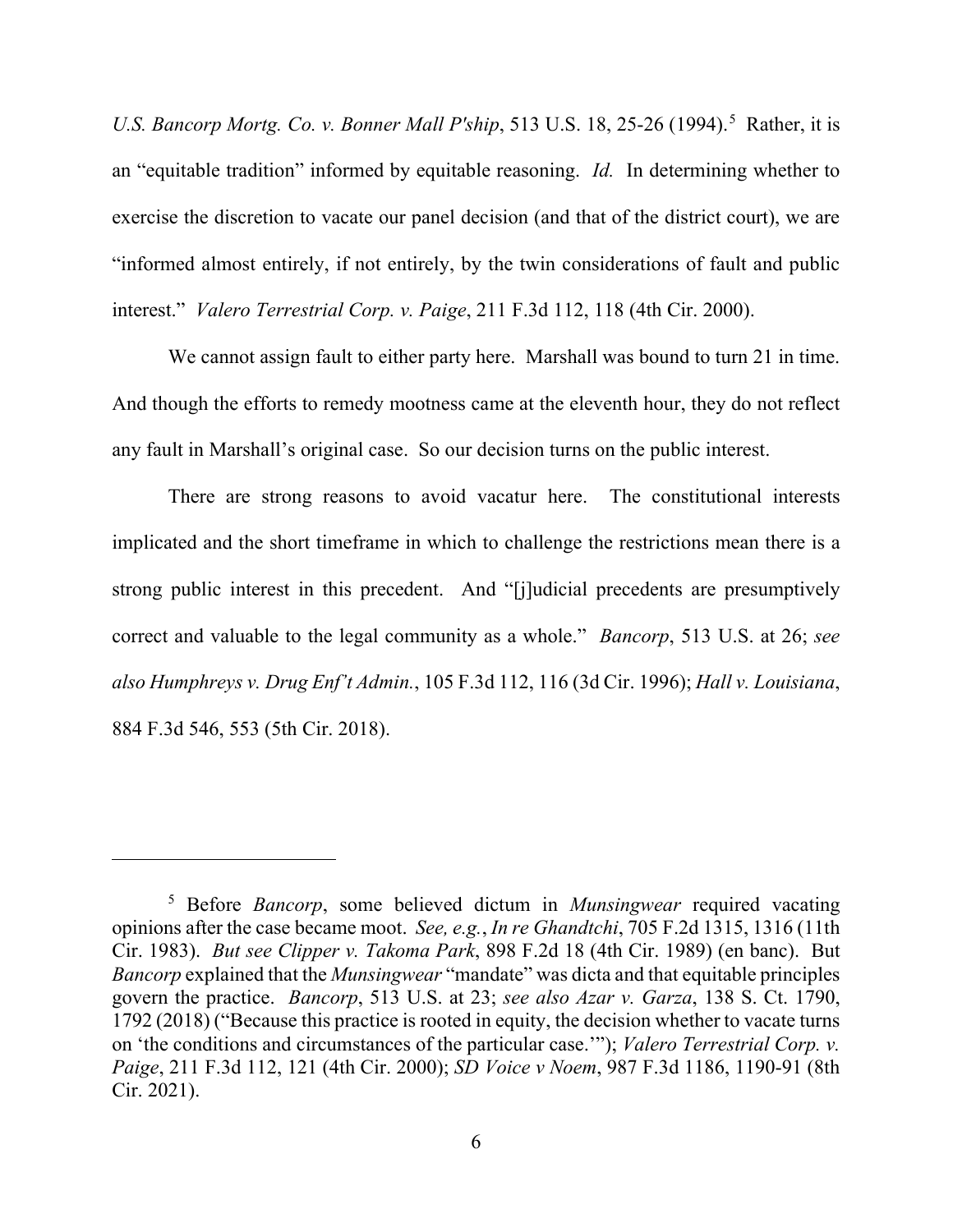Yet the public interest still favors vacating the opinions. To begin, our "customary practice when a case is rendered moot on appeal is to vacate the moot aspects of the lower court's judgment" and remand with directions to dismiss. *Norfolk S. Ry.*, 608 F.3d at 161. Adherence to our custom promotes the "orderly operation of the federal judicial system" and thus protects the public interest. *Bancorp*, 513 U.S. at 27. This course also "clears the path for future relitigation of the issues between the parties." *Alvarez v. Smith*, 558 U.S. 87, 94 (2009) (quoting *Munsingwear*, 340 U.S. at 40). That the case became moot by happenstance also favors vacatur. *Bancorp*, 513 U.S. at 25 n.3 ("[M]ootness by happenstance provides sufficient reason to vacate."). And we are reluctant to leave a preclusive judgment standing against a federal agency responsible for enforcing federal law while cutting off the appellate process, particularly where the panel is split in its views.

Finally, we note that the public and the "legal community as a whole," *Bancorp*, 513 U.S. at 26, will still retain some benefit from the panel opinion even if vacated, because the exchange of ideas between the panel and dissent will remain available as a persuasive source. *See Hirschfeld v. Bureau of Alcohol, Tobacco, Firearms & Explosives*, 5 F.4th 407 (4th Cir. 2021) (*now vacated as moot*).

As a result, we deny the motion to intervene or join new parties; we reject the attempt to recast Marshall's injuries; we find the case moot; we remand to the district court with directions to dismiss as moot; and we vacate the prior panel opinions and the opinions of the district court.

## MOTIONS GRANTED IN PART AND DENIED IN PART; VACATED AND REMANDED WITH DIRECTIONS TO DISMISS AS MOOT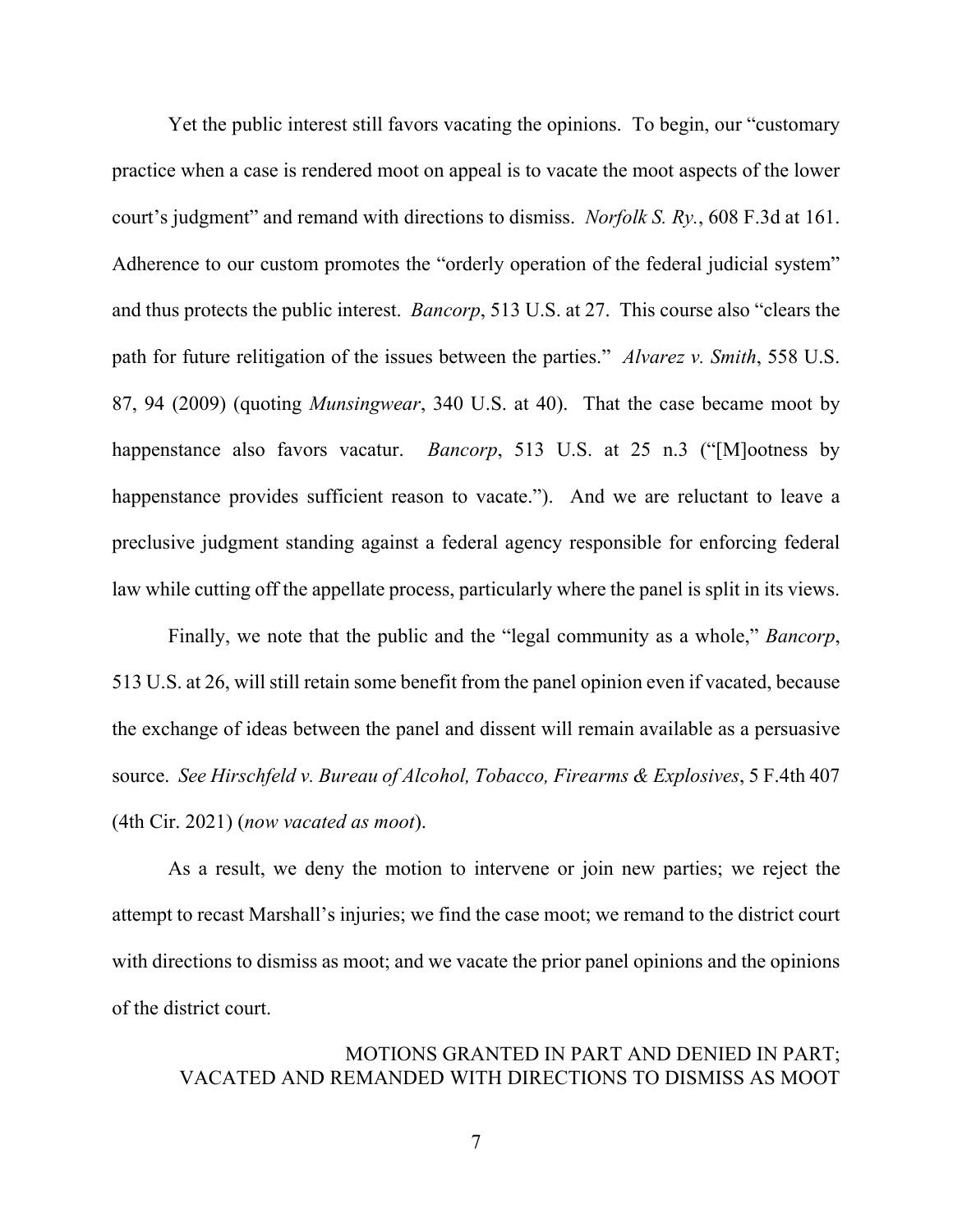WYNN, Circuit Judge, concurring in the result of the Orders of Dismissal and Vacatur:

I join my fine colleague's opinion *in adhering* to our usual practice of vacatur in mooted cases like this one. I write separately to emphasize that while, thanks to today's technology, *all* vacated opinions remain available in the public sphere, they have no legal value. "Once vacated, [a prior opinion] los[es] precedential value within this circuit."[∗](#page-7-0) *In re Naranjo*, 768 F.3d 332, 344 n.15 (4th Cir. 2014) (quoting *In re Grand Jury Matter*, 926 F.2d 348, 350 (4th Cir. 1991)); *see also Quesinberry v. Life Ins. Co. of N. Am.*, 987 F.2d 1017, 1029 n.10 (4th Cir. 1993) (panel opinion vacated upon grant of rehearing en banc has "no precedential value"). The outcome here is that not only is the panel opinion vacated, but the entire matter including the district court's decision is moot and therefore vacated. That is, this action from its inception is mooted.

To be sure, vacated opinions do not even bear the label of dicta. So if there is any persuasive value arising from vacated opinions, it can be no more than the value of newspaper editorials. Thus, my fine colleagues' statement that "the panel and dissent will remain available as a persuasive source" means, like newspaper editorials, readers may themselves be persuaded one way or the other by our exchanges, but these vacated opinions have no persuasive value whatsoever as to how this Court would decide this issue.

<span id="page-7-0"></span><sup>∗</sup> We have previously assumed without deciding "that when a judgment of this Court has been vacated by the Supreme Court, the opinion containing that judgment is still entitled to some precedential value" as to those grounds not covered by the Supreme Court's ruling. *E.E.O.C. v. City of Norfolk Police Dep't*, 45 F.3d 80, 83 (4th Cir. 1995). But we noted that it "is not at all clear" that that is the case. *Id.* at 83 n.4. In any event, that is not what happened here.